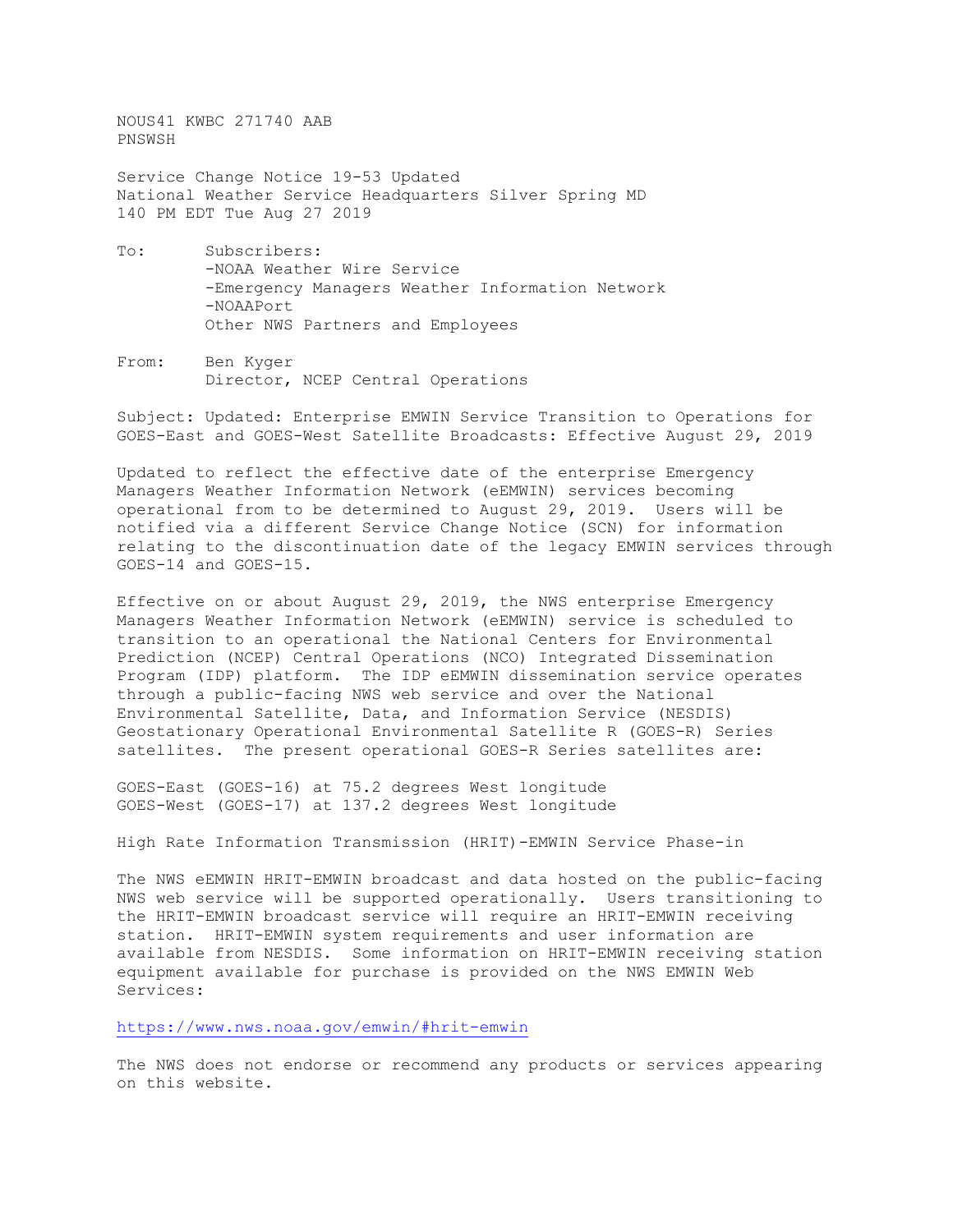The assigned EMWIN Virtual Channel Identifiers (VCID) on the broadcast are:

VCID-20: Priority 1 and 2 text products (see note 1 and 2) VCID-21: Image products (see note 1 and 3) VCID-22: Priority 3 and 4 text products (see note 1 and 2)

Notes:

1. The products on the GOES-16/17 HRIT-EMWIN broadcast should not be used for operational purposes before the effective date.

2. Text product information is available in the "EMWIN Text Product Catalog" on the following website:

<https://www.nws.noaa.gov/emwin/#documents>

3. Image product information is available in the "EMWIN Image and Text Data Capture Catalog":

<https://www.nws.noaa.gov/emwin/#documents>

The NWS web services hosting HRIT-EMWIN satellite broadcast products for download are available here:

<https://tgftp.nws.noaa.gov/SL.us008001/CU.EMWIN/DF.xt/DC.gsatR/> <ftp://tgftp.nws.noaa.gov/SL.us008001/CU.EMWIN/DF.xt/DC.gsatR/>

- By the effective date, the products will begin populating the "OPS" directory.

- During the 30-day evaluation period, the products will be available in the "QA" directory.

The products on the eEMWIN Web Service should not be used for operational purposes before the eEMWIN services effective date. Further information on the eEMWIN web service is available in the "eEMWIN FTP Service Description Document" at:

<https://www.nws.noaa.gov/emwin/#documents>

Users wishing to provide comments on the product and services during the 30-day evaluation period should contact:

 Carissa Klemmer NCEP Central Operations idp-support@noaa.gov [carissa.l.klemmer@noaa.gov](mailto:carissa.l.klemmer@noaa.gov)

and

 Robert Gillespie [nws.emwin.support@noaa.gov](mailto:nws.emwin.support@noaa.gov)